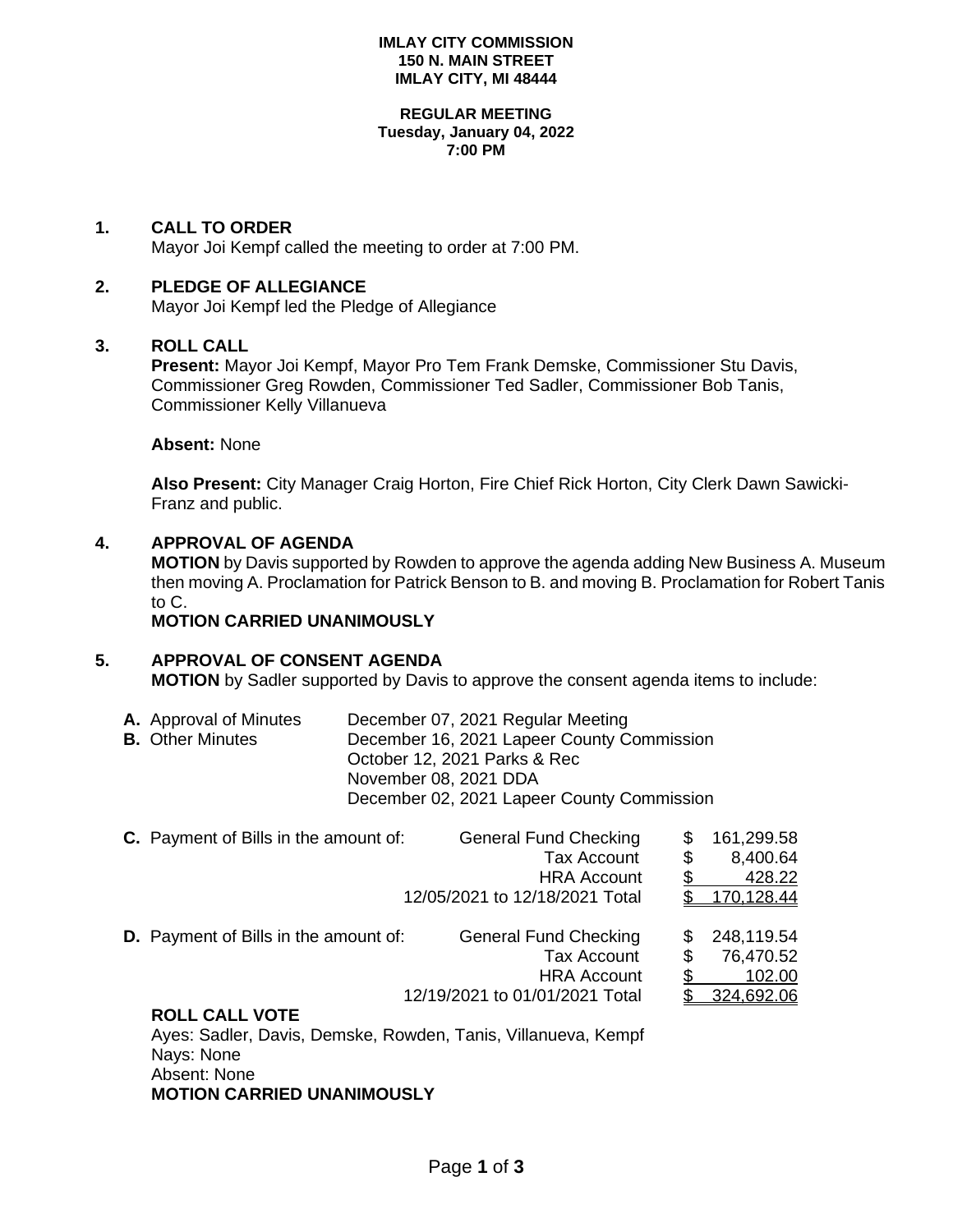#### **IMLAY CITY COMMISSION 150 N. MAIN STREET IMLAY CITY, MI 48444**

#### **REGULAR MEETING Tuesday, January 04, 2022 7:00 PM**

### **6. CITIZENS FROM THE FLOOR**

Barb Yockey spoke on behalf of Kurt Yockey regarding the home that burnt on Fourth Street to update the Commission that funds will soon be available and permits will need to be issued for demolition of this home. Permits will need to be obtained from DTE and Consumers as well as the City for this process.

# **7. UNFINISHED BUSINESS**

**A. None**

# **8. NEW BUSINESS**

# **A. MUSEUM-HISTORICAL SOCIETY**

Carla Jepsen from the Museum-Historical Society presented the Commissioners with the Time Capsule and stated "Do Not Open Until 2070". She shared that historical items were carefully placed in the capsule that was donated by Bob Muir and will be buried near the museum at Third and Main Streets.

**MOTION** by Davis supported by Rowden to accept the 2070 Time Capsule form the Museum-Historical Society as presented.

**MOTION CARRIED UNANIMOUSLY**

# **B. PROCLAMATION FOR PAT BENSON**

**MOTION** by Davis supported by Sadler to approve the Proclamation for Pat Benson and his dedication as an Imlay City Fire Fighter for the past 18 years and 30 plus years with Lapeer County EMS as an EMT as presented.

**MOTION CARRIED UNANIMOUSLY**

# **C. PROCLAMATION FOR ROBERT TANIS**

**MOTION** by Demske supported by Davis to approve the Proclamation for Robert Tanis and his dedication as an Imlay City Fire Fighter for the past 13 years and a total of 28 years in the fire service as presented.

# **MOTION CARRIED UNANIMOUSLY**

# **9. DEPARTMENT HEAD**

Fire Chief Rick Horton asked on behalf of the four officers of the Imlay City Fire Department that in addition to their biannual officer salary, they received a stipend of \$100 each 6-month period to defray the cost of fuel and expenses related to using their personal vehicles to go directly to the scene. Officers responding directly to the scene can reduce the response time and increase effectiveness by evaluating a scene as soon as an officer can arrive before the main crew can get to the scene.

**MOTION** by Davis supported by Sadler to allow Chief Horton to request and present a \$100 stipend to the four officers every 6-months, to help in defraying the cost of using their personal vehicles to respond directly to the incidents.

#### **ROLL CALL VOTE**

Ayes: Davis, Sadler, Tanis, Villanueva, Demske, Rowden, Kempf Nays: None Absent: None **MOTION CARRIED UNANIMOUSLY**

*Commissioner Sadler* asked Chief Horton for an update on the tornado sirens. Chief Horton stated that the new siren has been ordered and that it has an 8–12 week delivery time. *Commission Demske* requested information regarding the maintenance agreement and Chief